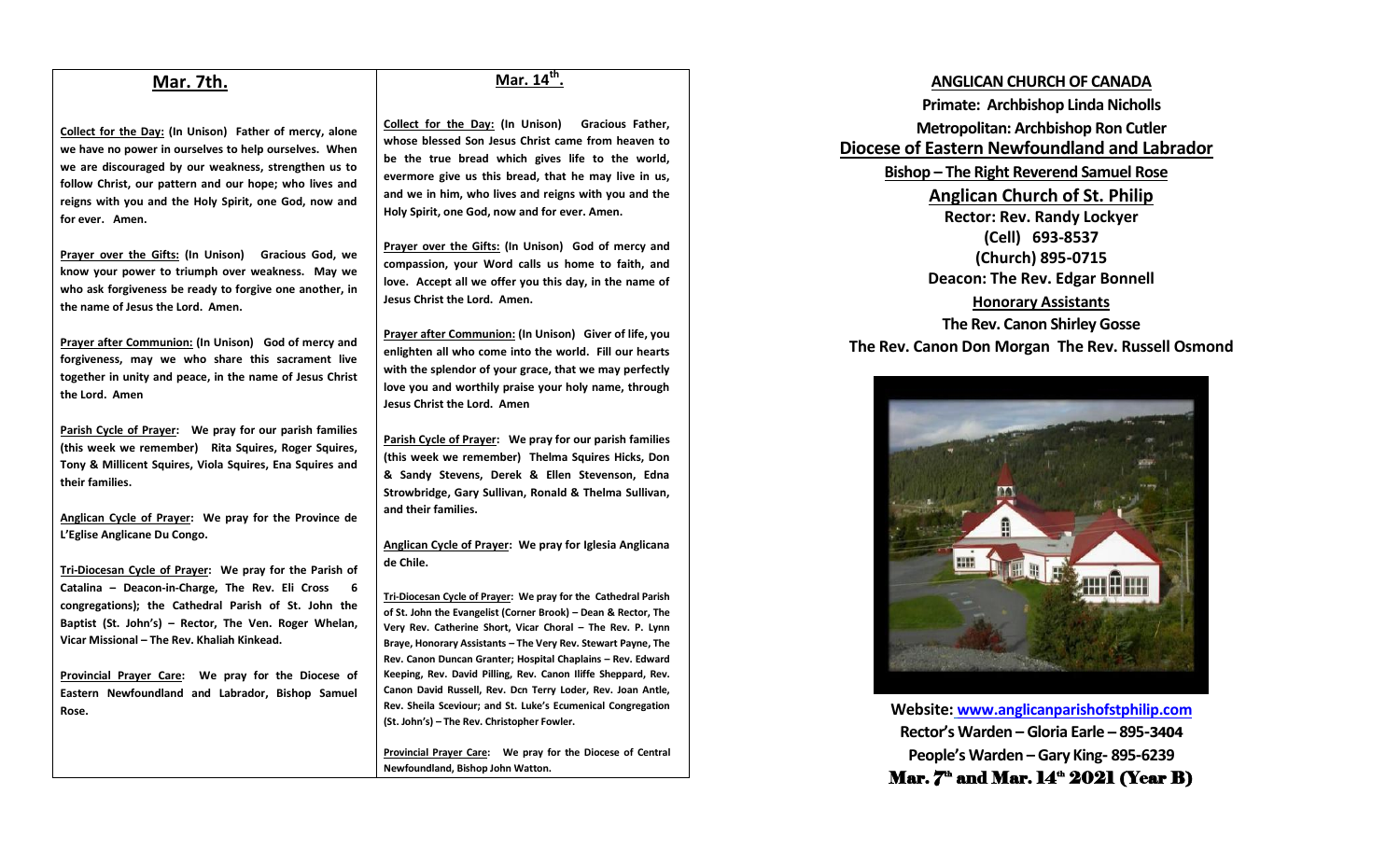#### **A WARM WELCOME IS EXTENDED TO ALL OUR PARISHIONERS AND VISITORS WHO ARE WITH US TODAY. WE HOPE THAT GOD WILL BLESS US AS WE WORSHIP HIM HERE TOGETHER AT ST. PHILIP'S CHURCH.**

**From the Rector's desk:** As I write this brief reflection for our online parish bulletin, for the Sundays of March  $7<sup>th</sup>$  and  $14<sup>th</sup>$ , I am aware that we have now been a full year in the grip of this global pandemic. Unfortunately, there was a recent jump in Covid-19 infections that caused our Chief Public Health Officer, Dr. Janice Fitzgerald, to place the Avalon Peninsula portion of our province back into alert level five. We are thankful to God that since then we have been seeing a rapid decrease in daily cases, and look forward to when she can lower the alert level again. Our hearts and prayers go out to the families of the two individuals who passed away because of Covid-19 complications. It is never easy to lose our loved ones, and this is especially compounded when it happens under the current restrictions, where wakes, funerals, family and community gatherings are not permitted, and loved ones away cannot travel home. The one blessing that we did not have this time last year when the world shut down is the availability of effective vaccines. As more and more people get vaccinated we will continue to see a decrease in infections and death from Covid-19 and its variants, and this is wonderful news because there is a light at the end of the dark tunnel, and there is cause for hope. Spring is almost here, Easter is upon us, a time of the year when we are especially aware of signs of new life and hope, a time for the renewal and rebirth of God's creation, and this year it is anticipated with great enthusiasm by God's people. At the present time our parishes remain closed to public worship and gatherings, for how long is anyone's guess. We don't know yet what Easter will bring, will we be able to gather or will Easter look like it did last year? We continue to post online worship services to Facebook each Sunday, as well as each Wednesday in Lent. We continue to offer outside worship services each Sunday morning at 10:30 am, as congregants participate from inside

their vehicles. Winter and weather of course makes this a little more unpredictable, as it is necessary to open the car window a fraction in order to hear. However, on that front we have excellent news; we are now in the process of having a FM Frequency Channel installed. We were hoping it would be available for use on March  $7<sup>th</sup>$ , however, because of inclement weather this week (As I write on March  $3^{\text{rd}}$ ), we have a tentative date of Monday, March  $8^{\text{th}}$ , for Tucker's Electronics to do the work. What that means is people can park in the parking lot on Sunday morning regardless of weather conditions and listen to the service through their car radios, thus you can keep your windows closed and your vehicle turned on if it's cold. So, here at St. Philip's we recognize the importance of being together even when we can't be together in the truest sense of the word. We are attempting to make use of whatever technology available to us in order to proclaim the word of God safely, while still adhering strictly to public health directives to keep everyone safe. With the church building closed to public worship we also want to remind all of our parishioners that the expenses of the parish are nearly the same as any other time, and humbly ask everyone to try to be as regular as possible in weekly or monthly offerings. I am in the office daily to receive them, or they can be made through E-Giving or E-Transfers, or by mail. I commend our parishioners for the excellent way you responded to the financial needs of St. Philip's parish during our 6 month closure in 2020. Your faithfulness and your ongoing commitment to the life and ministry of our parish is very much appreciated. So, let us hang in there a little bit longer, God is making a way for us to move forward, I believe soon we will begin to get our lives back to a greater sense of normalcy, including our ability to meet together for worship. Remember again, Easter is before us, from that new life springs forth from death. We are Easter people, we will never lose hope. Amen.

(Rev. Randy)

*Congratulations***! to Dr. Greg Brown on his new appointment as** *Regional Clinical Chief of Emergency Medicine for Eastern Health.* Greg will be overseeing 12 Emergency Rooms, including places such as Clarenville, Burin, Bonavista, Old Perlican, the Health Sciences and St. Clare's. We wish Greg well in his new responsibilities and keep him in our prayers, especially during these challenging times.

**Baptisms and weddings are still being done inside the church building. For now, baptisms are still taking place outside the normal worship times.** We must still adhere to the maximum number of 100 persons and sanitizing the building after each use. If you need to book a baptism or wedding please call Rev. Randy. We can do these as long as we abide by the government and health regulations around Covid-19**.** If you have a child to be baptized please call Rev. Randy to set up a time.

**If you would like to receive Rev. Randy's weekly email** please provide your email address. Periodically, the Rector sends out emails to all those in the parish whose email he has on file. Please provide him with your email address by emailing him at [lockyerrandy@gmail.com.](mailto:lockyerrandy@gmail.com)

**Rev. Randy is available for prayer – during this** time of separation and isolation many people may be feeling lonely. If you would like prayer, please contact the office (895-0715) and Rev. Randy will pray with you on the phone.

# *Dismissal Song*

**Go now in peace; never be afraid. God will go with you each hour of every day.**

**Go now in faith, steadfast strong and true. Know he will guide you in all you do.**

**Go now in love and show you believe. Reach out to others so all the world can see.**

**God will be there watching from above. Go now in peace, in faith and in love.**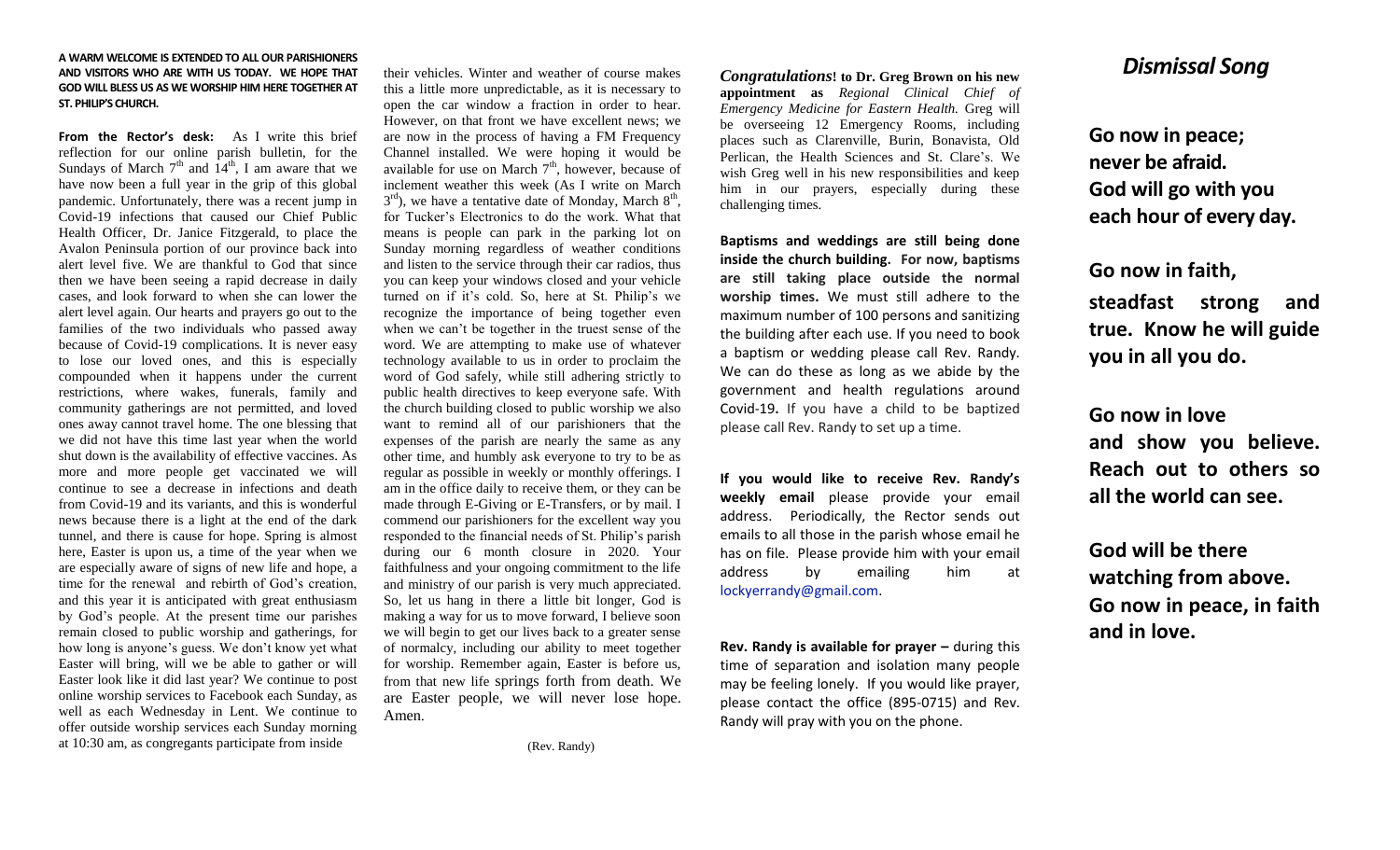### *NOTICES/MEMORABLE DATES*

**We have a tentative date for the installation of the FM Channel.** We had hoped to have it ready for use on March  $7<sup>th</sup>$ , however, because of some inclement weather it is now scheduled to be installed on Monday, March  $8<sup>th</sup>$ . This will allow us to broadcast the worship services over your car radio in the parking lot.

**All churches in our province are now closed.** Because of another wave of the Covid-19 virus in our province it has become necessary once more to close down. St. Philip's church building is currently closed as well to any parish activities including worship.

**Sunday Services in the parking lot** are being done once more by Rev. Randy every Sunday at 10:30 am. Because we are in Winter of course means that we will be governed by weather conditions.

**The midweek Lenten services began on Ash Wednesday** with an outdoor service. Because the church building is closed for public worship now the services will be posted to Facebook each Wednesday.This year we will be using a series titled *Living Lent As People Of The Resurrection*. We invite you to observe a holy Lent and join us weekly for the journey through Lent to Holy Week and Easter.

**Rev. Randy is now accepting names for Confirmation.** Last year we were about to call for registration for Confirmation when the pandemic was declared and we had to close down. Because we are still closed we are only accepting the names for now. If you have a child for Confirmation please let the rector know. Once we have a definitive number, Rev. Randy will acquire a Confirmation date from Bishop Rose as soon as we are able to safely gather again.

**Who is an ACW member or an ACM member?** The short answer is, every woman of our parish is an ACW member and every man is an ACM member. We would love to get the numbers of active members up that attend regular meetings. Contrary to what some might think, it's not always about meetings and planning fundraisers, it is also about fun and fellowship together. We would love to see more of our ladies and gentlemen meeting together, getting to know one another better and growing our parish.

**ACW Lenten Sock Project** is being done again this year. Anyone wishing to participate please take one of the tiny socks, and, over the course of the Lenten season fill it with loose change, or if you prefer include cash. Once you have it ready return it to the offering plate where it will be passed on to the ACW. This is a very important project for the ACW because with Covid-19 restrictions they are very limited to what they can do as fundraisers. Last year they collected almost \$1100 from the socks, let's make it even more successful this year. If you need a sock please call the church office.

**Please help us keep up with parish financial commitments.** When the building is closed down it really affects our ability to receive weekly offerings. There are several ways we can keep up- to- date, envelopes can be dropped into the parish office, mailed to the church, E-Transfers by using the parish email or signing up for E-Giving (forms available from the office). Whatever works for you is fine. We have been blessed to have such a faithful congregation where our parishioners have gone above and beyond to meet the needs.

**There are still some 2020 tax receipts in the foyer.**  If you have not received yours yet please call the church office at 895-0715 to arrange pickup.

**New Vestry members are needed for the upcoming annual meeting.** Each year several members go off Vestry having served their 3 year term, which leaves openings for new members. Please give this some thought and speak to the rector or wardens if you would like to offer yourself this year. If you served on Vestry before and have been off for at least one year you are eligible to be nominated again.

**Thank you to all our parish supporters for your generosity in 2020.** The year-end financial reports will be available for the annual meeting on February  $28<sup>th</sup>$ , but we can say that they will reflect a very good year for the parish in 2020. Of course it was a challenging year, and we did lose a lot of income from rentals and fundraisers. Fortunately much of this lost was balanced by the federal wage subsidy that we received during some months of the pandemic. However, the real good news story, and one that you should all feel very proud about, is that we saw an increase of nearly \$13,000 in weekly envelope offerings over the previous year (2019). This is the first time we have seen this in a long time. It shows us that the people of the parish of St. Philip's are very concerned about and devoted to the well-being of their parish. Thank you so much and we ask everyone to keep this up as we go forward through this year.

*Congratulations!* to Rev. Deacon Ed Bonnell on the  $17<sup>th</sup>$  anniversary of his being ordained a deacon -March 17, 2004.

**The Rev. Dr. Joanne Mercer will be the new provost and Vice-Chancellor of Queen's College.** We congratulate Joanne on her appointment and wish her well as she guides the college into the future. Dr. Joanne is a graduate of Queen's College, and did a portion of her theological training with Rev. Randy, Rev. Russell and Canon Shirley. Please continue to support the work and ministry of Queen's College by your prayers and ongoing financial offerings.

**The annual meeting of the congregation,** originally scheduled for Feb.  $28<sup>th</sup>$ , will now take place whenever we have permission to gather for worship again. Because we will be very cautious whenever we reopen, in our efforts to keep everyone safe, the meeting will be very short and deal with only vital items. With the closure of the building for over 6 months, and limited activities even after we reopened, there will not be a lot of church activities to report on for last year.

**Hospital visitation is limited to only the appointed chaplain.** Whenever any of our parishioners are admitted to hospital, parish clergy are prohibited from visiting because of Covid-19 guidelines. So please ask for the Anglican Chaplain, and, he will be most happy to visit you regularly during your hospital stay.

**The Rev. David Burrows**, rector of the Parish of The Ascension, has been named the new Territorial Archdeacon of the Avalon Archdeaconry. This position opened up following the appointment of Archdeacon Charlene Taylor as our diocesan Archdeacon.